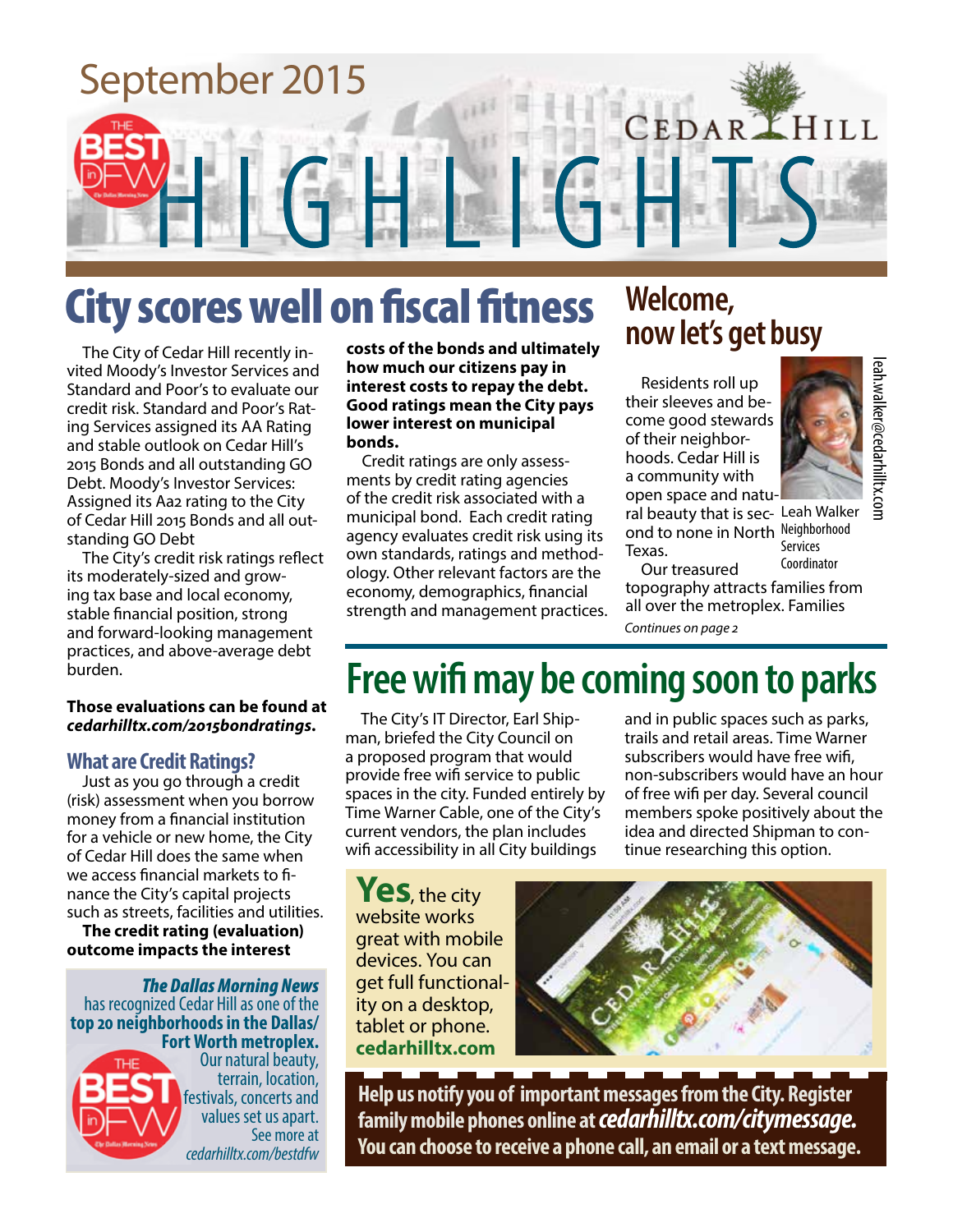# **CHCHS ranks in top 100** *Newsweek* **reports**

Cedar Hill Collegiate High School (CHCHS) is ranked among the top 100 high schools in the country by Newsweek Magazine, according to the news organization's annual 2015 rankings released in August.

Only two other high schools in Texas broke into the top 100 in 2015, according to the study, which ranked the top 500 high schools nationally. The ranking places Cedar Hill Collegiate High School at 76th in a small, elite group that tops the more than 24,000 high schools in the U.S., according to the National Center for Education Statistics.

Cedar Hill Collegiate High School also earned a Gold Star in News-



#### **Hazardous Household Waste Saturday, Oct. 17, at High School parking lot from 9-11 a.m.**

Don't put dangerous chemicals in the trash or down the drain. At this event you can safely dispose of acids, aerosol cans, antifreeze, batteries (including car batteries), brake fluid, craft chemicals, degreasers, drain cleaner, fertilizer, fluorescent light bulbs, herbicides, household chemicals, motor oil, paints and stains, paint thinners, pest strips, pesticides, photo chemicals, oil filters, solvents, transmission fluid, and varnish. Proof of residency required.



**CHCHS has a 100% graduation rate and 100% of the students are college bound.** 

week's rankings for meeting an "Equity" standard in the study by helping low-income students score at or above average on state assessments.

Opened in 2008, Cedar Hill Collegiate High School has earned numerous awards and distinctions for outstanding academics in its partnership with Cedar Valley Community College, a member of the Dallas County Community College District.

"This is another proud day for our collegiate high school, the Cedar Hill Independent School District and our community," said Cedar Hill ISD Superintendent Orlando Riddick. "The high school has set the pace for our newly innovative collegiate pathway, which is a Pre-K through 14 model that extends into our new middle and elementary schools, Collegiate Academy and Collegiate Prep."

### **#@\$&% typo!**

It happens. Despite our best efforts, somehow typos creep into the Highlights newsletter. But now that can be good for you.

#### **See a typo?**

If you find a typo in this issue of Highlights, **email the location to corky.brown@cedarhilltx.com** and you'll be entered to win a gift card from Hillside Village in Cedar Hill. Please, only one entry per person.

Deadline is midnight, September 30. The winner will be notified via email.

Cindy Holveck won the July contest and the gift card to Hillside Village.

### *From page 1* **let's get busy**

like Faye and Maurice Bruton who relocated to Cedar Hill from Plano last year. When the Bruton's moved here, they immediately fell in love with their home but felt the Hillcrest Neighborhood could have a more welcoming entry. While exploring, they saw that some neighborhoods had beautifully maintained entry features and signage.

Mrs. Bruton wanted to change this so she arranged a meeting with Neighborhood Services to inquire about making improvements.

Shortly after the meeting, the Brutons sprang into action; organizing volunteers to remove dead vegetation, prune trees, rake leaves, add new top soil, and plant flowers that the group secured through a donation from Big John's Nursery. With phase one of the project complete, residents are now collecting monetary donations to complete the second phase which includes adding the letters "HILLCREST" to the planter box.

Leaders from Cedar Crest neighborhood took notice of the Hillcrest project and decided to do some maintenance to their entry feature as well.

#### **Improvements inspire others**

Altha Moore and Bertha Middleton joined forces at a recent City Town Hall meeting and immediately began working together to beautify their Cedar Crest neighborhood.

First on the list of many neighborhood improvements spearheaded by the duo was work on the entry feature which included tree and hedge trimming. Other entry improvements include a new sign and lighting component.

Cedar Crest also had a neighborhood meeting in August where plans for a community clean-up were discussed.

To find out how to beautify your neighborhood, join or start a neighborhood organization, contact neighborhood services at 469-272- 2801 or visit *www.cedarhilltx.com/ neighborhood.*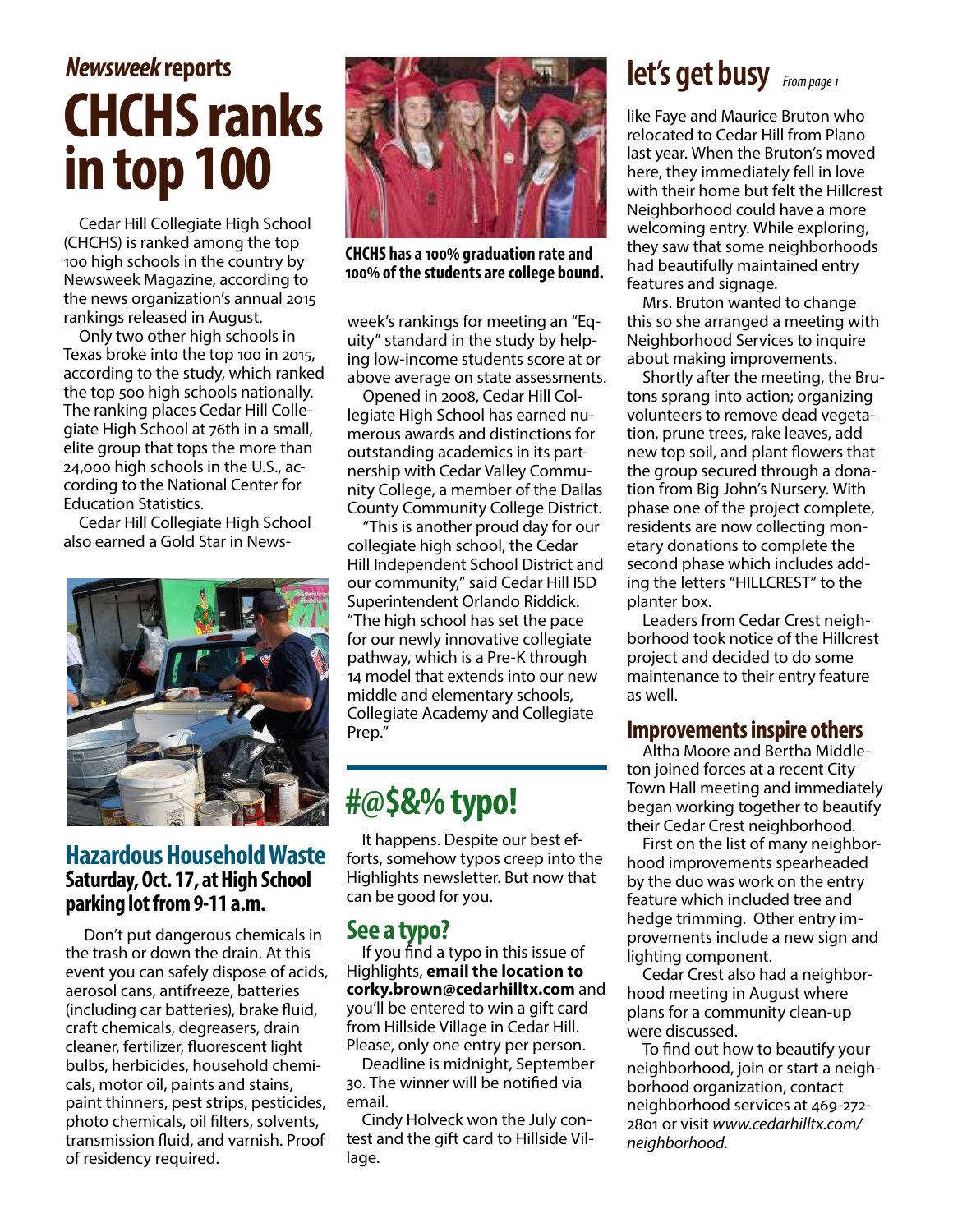

**ABOVE AND BELOW** Country Day is just a few weeks away. What a great way to enjoy a Saturday, experiencing the values that make Cedar<br>Hill a great community for your family or business. For 79 years residents have been celebrat-<br>ing Country Day in Cedar Hill, acknowledging the pioneers who started the community in the 1840s and enjoying a good time with neighbors and friends. It starts at 9 a.m., Saturday, October 10 in Historic Downtown. See *CedarHillCountryDay.com.*





NorthTexasGivingDay.org

day, online giving event for people in North Texas to raise as much money as possible for local nonprofits.

At *northtexasgivingday.org* you can enter "Cedar Hill" in the search box to find registered local non-profits. Or you can search by the name of an organization.

# People make it a community  $C A^2 P E N D A R$

*For the most up-to-the-minute information on events, check out the City's online calendar by scanning this QR code with your smartphone. Free QR scanners are available in your phone's app store.*



# September

#### **19 Wine & Whiskers**

6 p.m, Dogwood Canyon Audubon Center, 1206 W. FM 1382.

Friends of Tri-City Animal Shelter present their annual gala featuring live music, heavy hors d'oeuvres, live magic, live and silent auctions to raise money in support of the shelter and their programs. Tickets available at *www.tricityfriends.org.*

#### **27 The Color Half & 5K Run**

8 a.m. Half Marathon starts; 8:30 a.m. 5K starts, Dogwood Canyon Audubon Center, 1206 W. FM 1382. Get tons of color added to your life at this run benefitting Dogwood Canyon. Register and get more information at *colorhalf.com*.

# **October**

#### **3 Celebrating Life Foundation Sister to Sister Fitness Festival & 5K/Walk**

8 a.m. Alan E. Sims Cedar Hill Recreation Center, 310 E. Parkerville

Walkers, volunteers, corporations and community supporters from throughout the Dallas/ Cedar Hill community will unite to walk and address the risks of breast cancer among African American women and women of color.

#### **6 National Night Out**

5:30 p.m. - 9 p.m. at neighborhoods around the city

Each National Night Out neighborhood event that registers with the city will receive a visit from our police officers, firefighters, City Council members and city staff. More information at *cedarhilltx.com/1619/National-Night-Out.*

#### **10 Country Day**

9 a.m. - 6 p.m. in Historic Downtown Cedar Hill

The day will feature a parade, the FUMC Mission 5K Fun Run, over 100 craft vendors, food, activities, contests and live entertainment on 3 stages through the entire day. More information at *cedarhilltx.com/1026/Country-Day-on-the-Hill.*

#### **17 Household Hazardous Waste Disposal**

9 a.m. - 11 a.m. Cedar Hill High School Parking Lot

Bring your environmentally hazardous materials for safe disposal. Staff will be available to unload your vehicle. Proof of residency is required. More info at *cedarhilltx.com/hhw*

# **For the latest...**<br>North Texas Giving Day is a one-

Let the latest goings-on in Cedar Hill come to you via social media. Like us on Facebook, look for City of Cedar Hill, Texas-Government. You can tweet with the City at *twitter.com/CedarHillTX*. Pin with us on *Pinterest.com/cedarhilltx*.

Find our website at *cedarhilltx.com.*<br>  ${{\bf \small{CEDAR}}}\begin{array}{l} \hspace{-0.1cm}{\bf \small{F}}\end{array}{{\bf H}}$  **I** L L